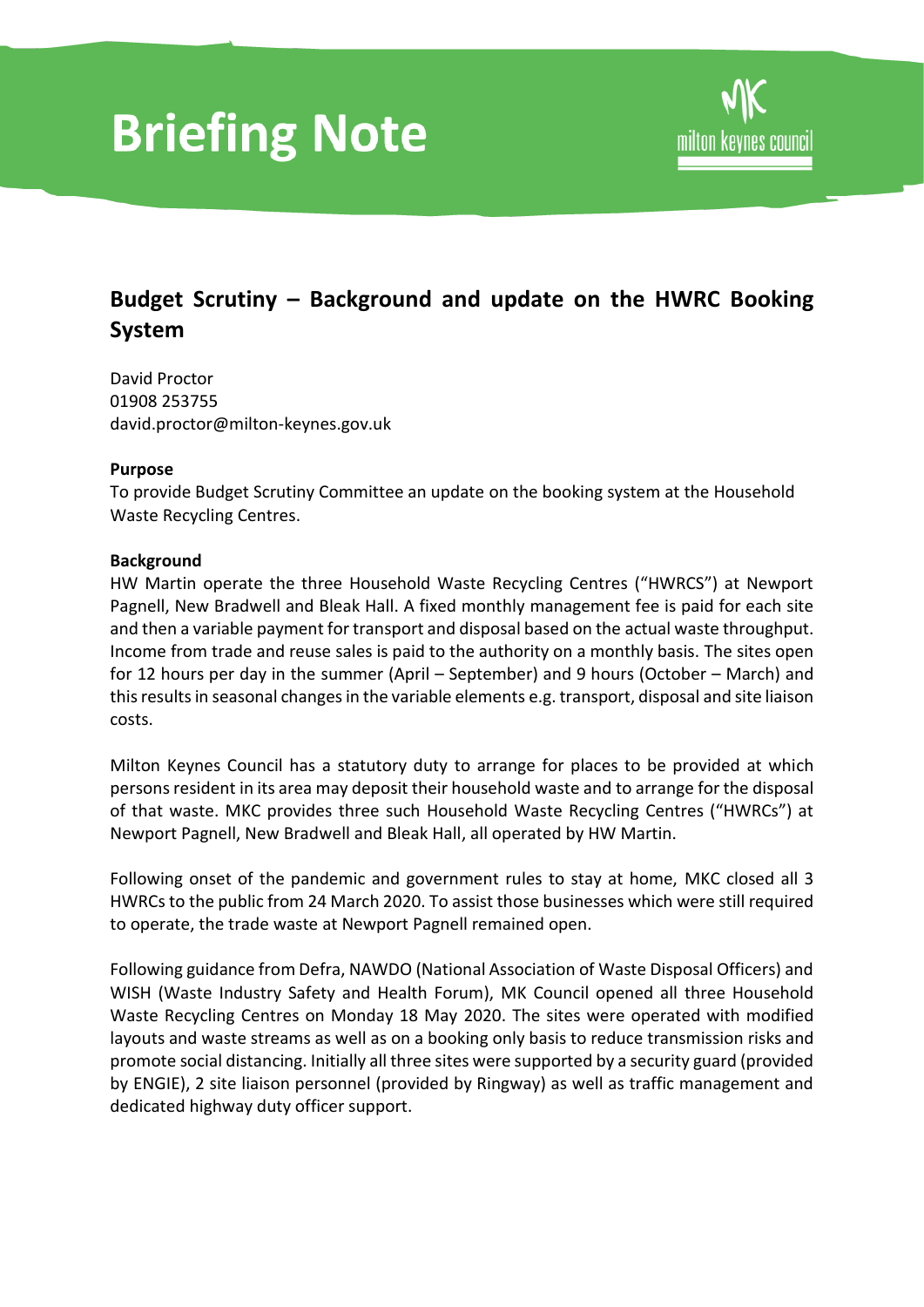The self-service online form was introduced on Thursday 4 June and from 29 June 2020, all 3 sites have been operated with a single site liaison personnel provided by HW Martin at a cost of around £350 per day (total for all 3 sites).

Initially the capacity at the sites was set at 2,744 appointment slots per week but since the implementation there has been more demand for slots and this subsequently has been increased to 8,736 (Summer hours) reducing to 6,552 from 1 October (Winter hours). Increasing the number of slots and longer opening hours increases the throughput at the sites and the management fee (including site liaison costs).

#### **Demand**

Environment and Waste have been working with the Customer Data and Insight and Digital Teams to monitor demand across the sites. The figure below shows the demand (bookings made) across the 3 sites versus capacity (bookings available). HW Martins also monitor the number of "no shows". This has consistently measured around 15% which means the actual demand is 15% lower than the blue line below.



The average demand (bookings) since March 2021 is 7,200 bookings per week and this has been reducing. The actual demand (bookings less "no shows") is 6,120. New Bradwell has the highest amount of capacity headroom with around 75% average weekly fill level.

### **Financial Analysis**

The booking system was implemented from May 2020 and therefore there is not a direct comparison of financial years. For the comparison below the full 12 months prior to and following the implementation of the system have been used.

The average monthly cost pre-booking system was £198k per month with the annual total of £2.374M. The monthly cost in the first full 12 months following the implementation of the booking system was £178k with an annual total of £2.137M. There is inclusive of the additional annual cost of £138k to provide the site liaison at each of the three sites.